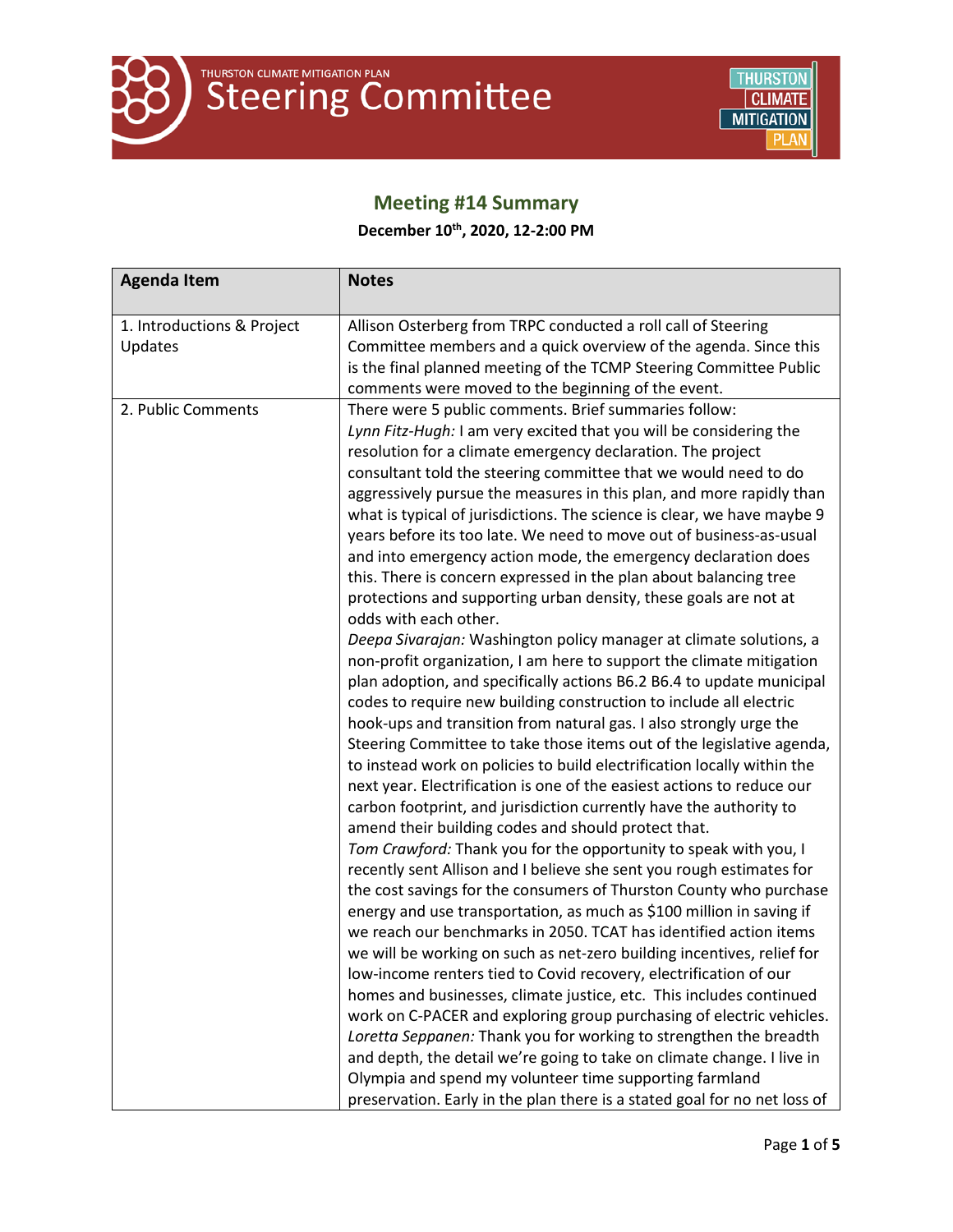## **THURSTON CLIMATE MITIGATION PLAN**<br>Steering Committee



|                          | future farmland. I would like this language added to section 5.5 and    |
|--------------------------|-------------------------------------------------------------------------|
|                          | added to the project timeline. Right now, we lose 3000 acres of         |
|                          | farmland a year in Thurston county and within the cities and GMA.       |
|                          | That farmland sequesters carbon, so this plan needs to prevent          |
|                          | further loss of farmland and the sequestration taking place.            |
|                          | Chris Van Daalen: I work with NW Eco building guild with contractors,   |
|                          | architects, and builders developing technologies for net-zero energy    |
|                          | buildings that are safe and health and equal or even less than          |
|                          | common practices. The market isn't quite rewarding that type of         |
|                          | building yet, but we have the tools to overcome those obstacles. We     |
|                          | have discussed polices to overcome those barriers to the market and     |
|                          | things cities can do to help move the market. It seems like there has   |
|                          | been refusal to develop policies until the plan was finished. Don't     |
|                          | delay action, declare a climate emergency and move this forward         |
|                          | aggressively.                                                           |
| 3. Plan Approval Process | Following public comment, Allison provided an overview of the plan      |
|                          | approval process to the Steering Committee before beginning             |
|                          | discussion and motions. Plan approval requires a "consensus" from       |
|                          | all partnering jurisdictions via Steering Committee representation.     |
|                          | Members of the Steering Committee represent their jurisdictions         |
|                          | when making decisions, but in approving the plan or taking other        |
|                          | action, they do not decide for their jurisdiction. Individual           |
|                          | jurisdictions will consider action to approve the plan in 2021.         |
|                          | The Thurston Climate Mitigation Plan & Appendices 1-8 approval          |
|                          | process included commitments to:                                        |
|                          | Uphold Shared Framework (presented at previous meetings)                |
|                          | for climate mitigation action                                           |
|                          | Continued collaboration through participation in Phase 3<br>$\bullet$   |
|                          | Interlocal Agreement (Still being drafted)                              |
|                          | Consider priority implementation actions (ongoing)                      |
|                          | Allison presented a broad summary of applied edits to the final draft.  |
|                          | A full list of edits was made available to Steering Committee           |
|                          | members via the redlined draft plan provided before the meeting.        |
|                          | On behalf of Tumwater, Brad Medrud requested additional edits to        |
|                          | actions T1.1 and T1.11 that include language emphasizing increased      |
|                          | density and infill, reduced urban sprawl, and the addition of prairie   |
|                          | preservation in Section 5.5.                                            |
|                          | Intercity Transit requested that the description for electric vehicle   |
|                          | fleet conversion not eliminate the potential for implementing other     |
|                          | zero-emission technologies in their transit fleet. Alternative language |
|                          | broadens the action and removes references to IT specifically.          |
|                          | The Steering Committee unanimously approved the plan                    |
|                          | amendments requested by Tumwater and Intercity Transit.                 |
|                          | The Steering Committee unanimously approved the<br>٠                    |
|                          | Thurston Climate Mitigation Plan, as amended.                           |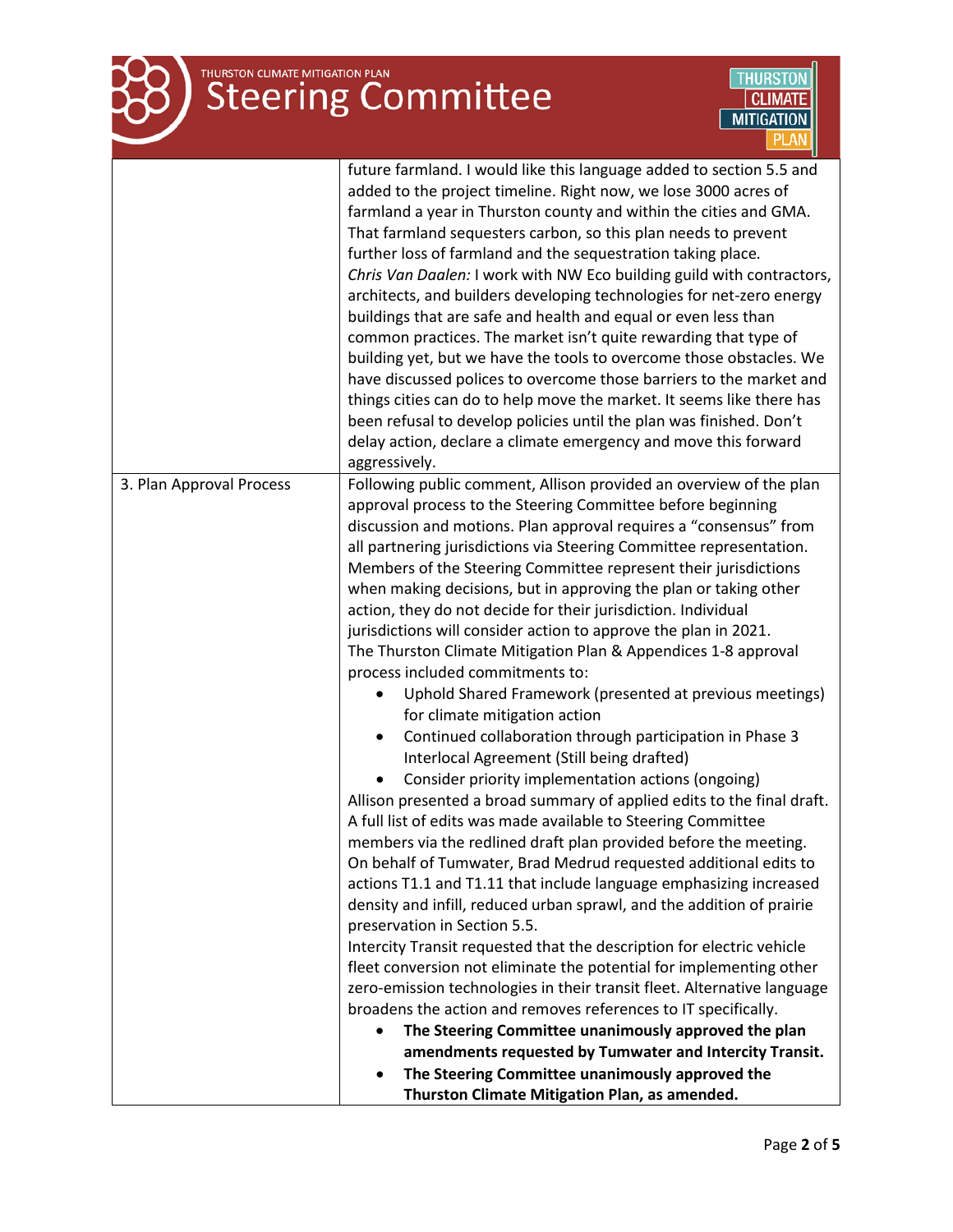# THURSTON CLIMATE MITIGATION PLAN



|               | Allison presented the draft resolution acknowledging the acceptance            |
|---------------|--------------------------------------------------------------------------------|
|               | of the Thurston Climate Mitigation Plan by the Steering Committee              |
|               | and proposed that the resolution be added to the plan document as              |
|               | Appendix 9.                                                                    |
|               | The Steering Committee unanimously approved the                                |
|               | resolution and its addition to the Thurston Climate                            |
|               | <b>Mitigation Plan.</b>                                                        |
|               | Lisa Parshley of Olympia proposed a draft resolution declaring a               |
|               | Climate Emergency to be signed by all partnering Jurisdictions and             |
|               | that the resolution be added to the plan document as Appendix 10.              |
|               | Concerns were raised about what the resolution entails and what its            |
|               | impact would be on city governments.                                           |
|               | The Steering Committee did not approve adding a                                |
|               | resolution declaring a Climate Emergency to the Thurston                       |
|               | Climate Mitigation Plan. Jurisdictions may consider taking up                  |
|               | a Climate Emergency as a separate action, if desired.                          |
| 4. Next Steps | Allison provided the Steering Committee with an update on next                 |
|               | steps for the climate mitigation plan.                                         |
|               | Allison reviewed the WA Commerce grant for evaluating                          |
|               | costs/benefits and equity considerations as well as making                     |
|               | recommendations for comprehensive plan updates.                                |
|               | Allison presented an overview of the Implementation timeframe and              |
|               | the grouping of all priority actions under one of four timeframes:             |
|               | ongoing/underway, short-term, mid-term, or long-term.                          |
|               | Implementation timeframes for ongoing/underway and short-term                  |
|               | were discussed in more detail. Implementation work or actions that             |
|               | were identified as ongoing or underway (0-1 years) included:                   |
|               | Incorporate climate mitigation priorities and information into                 |
|               | existing programs, including transportation and land use                       |
|               | planning                                                                       |
|               | Align budgets and staffing with anticipated needs to support<br>climate action |
|               | Implementation work or actions that were identified for future short-          |
|               | term (1-5 years) work included:                                                |
|               | Coordinate on needs and requests from the state and federal                    |
|               | partners as part of a legislative agenda.                                      |
|               | Develop/expand education and technical assistance<br>$\bullet$                 |
|               | programs to support climate actions.                                           |
|               | Identify focused changes to development codes to support<br>$\bullet$          |
|               | green building, electric vehicle infrastructure, renewable                     |
|               | energy, and tree preservation.                                                 |
|               | Address climate actions related to municipal operations.<br>٠                  |
|               | Fill information and data gaps.                                                |
|               | Continuing work to establish priority actions and strategies will occur        |
|               | during the Phase 3 ILA. Allison invited the jurisdictions to share any         |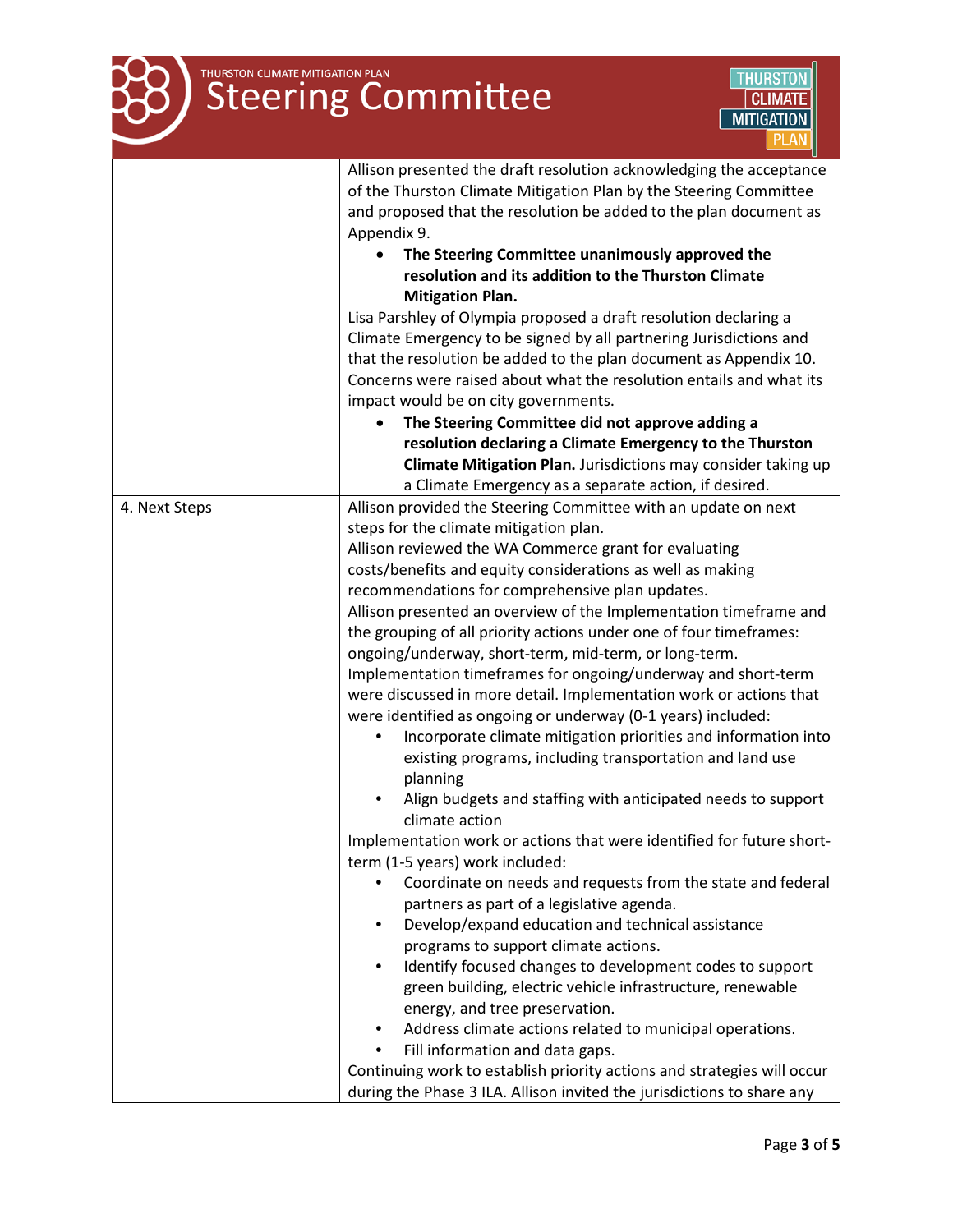

# **THURSTON CLIMATE MITIGATION PLAN**<br>Steering Committee



|                         | current priorities for future discussions with the project team.       |
|-------------------------|------------------------------------------------------------------------|
|                         | Steering Committee discussed the Phase 3 ILA for continued             |
|                         | commitments by jurisdictions, and the role of TRPC for staff support   |
|                         | and meeting coordination.                                              |
| 5. Jurisdiction Updates | Allison invited Steering Committee members to provide jurisdiction     |
|                         | updates as well as any initial priorities.                             |
|                         | The City of Olympia is engaging in internal conversations to integrate |
|                         | climate mitigation actions and will continue efforts to identify       |
|                         | priorities. Olympia has hired a Climate Program manager to             |
|                         | coordinate long-term planning and implementation for the climate       |
|                         | mitigation plan. Olympia has formed a cross-department "Green          |
|                         | Team" to work on integrating a climate action lens to their ongoing    |
|                         | plans.                                                                 |
|                         | The City of Tumwater has not identified priority actions but intends   |
|                         | to integrate strategies and goals from the climate mitigation plan     |
|                         | that align with their city comprehensive to create continuity.         |
|                         | Tumwater identified their ongoing climate mitigation actions           |
|                         | including Skookumchuck Wind Farm-supplied energy for city              |
|                         | operations, EV purchases for municipal fleets, and intentions to hire  |
|                         | FTE for climate plan coordination.                                     |
|                         | The City of Lacey shared plans to incorporate climate mitigation plan  |
|                         | language in their city comprehensive plan through existing             |
|                         | amendment processes. Once Lacey's city council accepts the climate     |
|                         | mitigation plan, select climate mitigation plan goals will be          |
|                         | incorporated.                                                          |
|                         | Thurston County has worked to incorporate climate mitigation plan      |
|                         | strategies and goals into the County's comprehensive plan. Climate     |
|                         | mitigation actions identified by the County for ongoing or immediate   |
|                         | implementation include telework and flexwork programs, free EV         |
|                         | parking expansion, and efforts to modify building codes for increased  |
|                         | energy efficiency emphasis.                                            |
|                         | Steering Committee completed jurisdiction updates and expressed        |
|                         | their gratitude to Allison Osterberg of TRPC for her leadership        |
|                         | developing the Thurston Climate Mitigation Plan and thanked the        |
|                         | entire TRPC staff for their work.                                      |

## **Meeting Attendance**